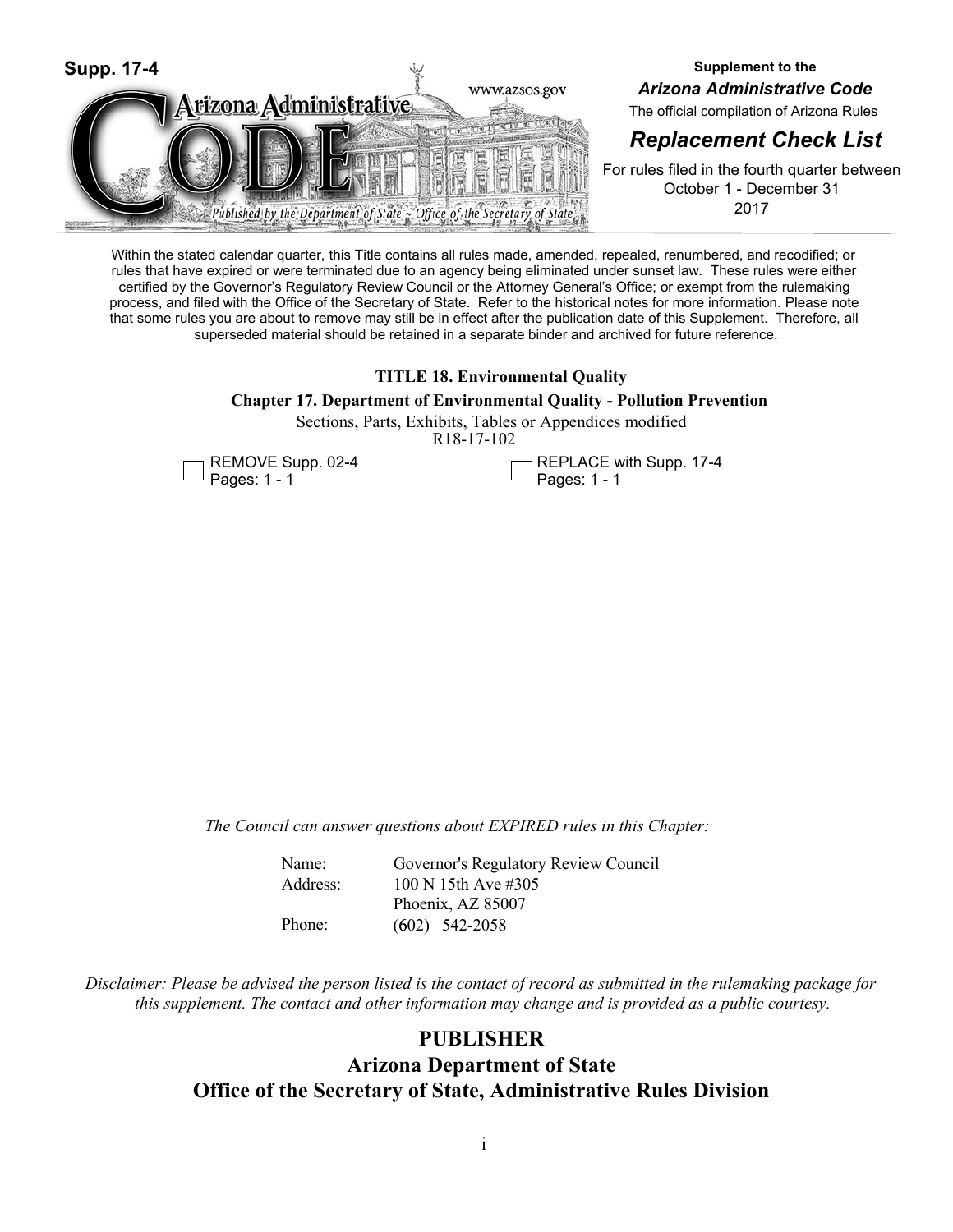### **PREFACE**

Under Arizona law, the Department of State, Office of the Secretary of State (Office), accepts state agency rule filings and is the publisher of Arizona rules. The Office of the Secretary of State does not interpret or enforce rules in the Administrative Code. Questions about rules should be directed to the state agency responsible for the promulgation of the rule.

> Scott Cancelosi, Director ADMINISTRATIVE RULES DIVISION December 31, 2017

#### **RULES**

A.R.S. § 41-1001(17) states: "'Rule' means an agency statement of general applicability that implements, interprets, or prescribes law or policy, or describes the procedures or practice requirements of an agency."

#### **THE ADMINISTRATIVE CODE**

The Arizona Administrative Code is where the official rules of the state of Arizona are published. The Code is the official codification of rules that govern state agencies, boards, and commissions. Virtually everything in your life is affected in some way by rules published in the Arizona Administrative Code, from the quality of air you breathe to the licensing of your dentist. This chapter is one of more than 230 in the Code compiled in 21 Titles.

### **ADMINISTRATIVE CODE SUPPLEMENTS**

Rules filed by an agency to be published in the Administrative Code are updated quarterly. Supplement release dates are printed on the footers of each chapter:

First Quarter: January 1 - March 31 Second Quarter: April 1 - June 30 Third Quarter: July 1 - September 30 Fourth Quarter: October 1 - December 31

For example, the first supplement for the first quarter of 2017 is cited as Supp. 17-1.

#### **HOW TO USE THE CODE**

Rules may be in effect before a supplement is released by the Office. Therefore, the user should refer to issues of the Arizona Administrative Register for recent updates to rule Sections.

#### **ARTICLES AND SECTIONS**

Rules in chapters are divided into Articles, then Sections. The "R" stands for "rule" with a sequential numbering and lettering system separated into subsections.

#### **HISTORICAL NOTES AND EFFECTIVE DATES**

Historical notes inform the user when the last time a Section was updated in the Administrative Code. Be aware, since the Office publishes each quarter by entire chapters, not all Sections are updated by an agency in a supplement release. Many times just one Section or a few Sections may be updated in the entire chapter.

## **ARIZONA REVISED STATUTE REFERENCES**

The Arizona Revised Statutes (A.R.S.) are available online at the Legislature's website, www.azleg.gov. An agency's authority note to make rules is often included at the beginning of a chapter. Other Arizona statutes may be referenced in rule under the A.R.S. acronym.

## **SESSION LAW REFERENCES**

Arizona Session Law references in the introduction of a chapter can be found at the Secretary of State's website, www.azsos.gov/services/legislative-filings.

#### **EXEMPTIONS FROM THE APA**

It is not uncommon for an agency to be exempt from the steps outlined in the rulemaking process as specified in the Arizona Administrative Procedures Act, also known as the APA (Arizona Revised Statutes, Title 41, Chapter 6, Articles 1 through 10). Other agencies may be given an exemption to certain provisions of the Act.

An agency's exemption is written in law by the Arizona State Legislature or under a referendum or initiative passed into law by Arizona voters.

When an agency files an exempt rulemaking package with our Office it specifies the law exemption in what is called the preamble of rulemaking. The preamble is published in the Arizona Administrative Register online at www.azsos.gov/rules, click on the Administrative Register link.

In the Administrative Code the Office includes editor's notes at the beginning of a chapter indicating that certain rulemaking Sections were made by exempt rulemaking. Exempt rulemaking notes are also included in the historical note at the end of a rulemaking Section.

The Office makes a distinction to certain exemptions because some rules are made without receiving input from stakeholders or the public. Other exemptions may require an agency to propose exempt rules at a public hearing.

#### **EXEMPTIONS AND PAPER COLOR**

If you are researching rules and come across rescinded chapters on a different paper color, this is because the agency filed a Notice of Exempt Rulemaking. At one time the office published exempt rules on either blue or green paper. Blue meant the authority of the exemption was given by the Legislature; green meant the authority was determined by a court order. In 2001 the Office discontinued publishing rules using these paper colors.

### **PERSONAL USE/COMMERCIAL USE**

This chapter is posted as a public courtesy online, and is for private use only. Those who wish to use the contents for resale or profit should contact the Office about Commercial Use fees. For information on commercial use fees review A.R.S. § 39-121.03 and 1 A.A.C. 1, R1-1-113.

*Public Services managing rules editor, Rhonda Paschal, assisted with the editing of this chapter.*